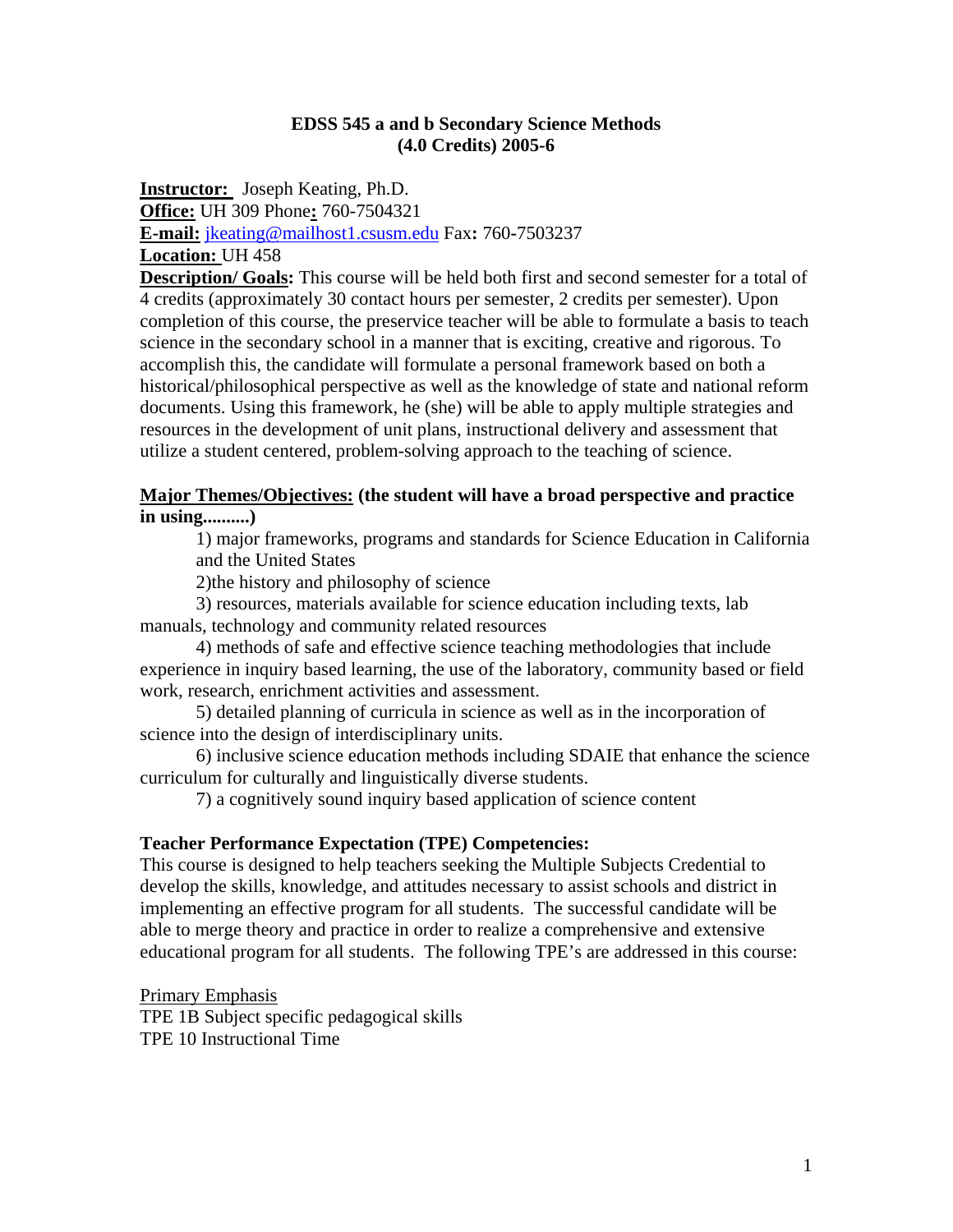## **Required Texts:**

Science Instruction in the Middle and High School (Chiappetta and Koballa) (2006 Sixth Edition)

Use of Discrepant Events for K-12 Science Teachers (Aztec Press, Keating) California Frameworks in Science (State Dept of Education) under :http://www.cde.ca.gov/cdepress/catalog/curriculum.html (see free downloads)

Inclusion of All Students (Choate) Used in other courses already

# **Optional Texts:**

The Demon Haunted World (Sagan)

The Structure of Scientific Revolutions (Kuhn)

California Safety Manual in Science (State Dept. of Education)

#### **Schedule: approximately 20 seminars @ 10 seminars per semester @ 3.0 hrs.each from 5:30-8:30 (fall semester) and (spring semester)**

## **Attendance and Punctuality:**

Both are essential to completing all work satisfactorily. Only 50% of the potential value for an assignment can be credited for an assignment due and reviewed in a class that was missed including. Two absences in one semester will result in a minimum of one grade lower, Three absences will result in a non-passing grade (unless there are extenuating circumstances). Late arrivals will be penalized at the discretion of the instructor.

## **\*=Assignment/Reading due**

# **Fall Semester:**

#1 August 29 (Monday)

- \***Read syllabus and ask questions**
- introductions/ discrepant event presentation "Mystery Box"
- Go over assignments for next class including format for text reading assignments : sign up for dates for DE (pairs), Science Frameworks jigsaw, readings from Text

#2 September 12 (Monday)

- **\*Science Frameworks and Standards Jigsaw Assignment**\* **#3 a-c**
- • **\*Discrepant Events (two-three pairs present) #6 a-b**
- Go over assignments for next class: Readings due in Ch 1-2 (Nature of Science, History of Science Education )

## #3 September 26 (Monday)

- **\*Discrepant Events (two-three pairs) #6 a-b**
- **\*The use of Inquiry Based/Open ended science lab experiments (in class)**
- **\* Science Methods Textbook Discussion** (Chap 1-2 due)\* **#2**
- Go over assignments for next class: Readings Ch 3 and 4 and 7

#4 October 3 (Monday)

• **\*Discrepant event presentations (two-three pairs)\* #6 a-b**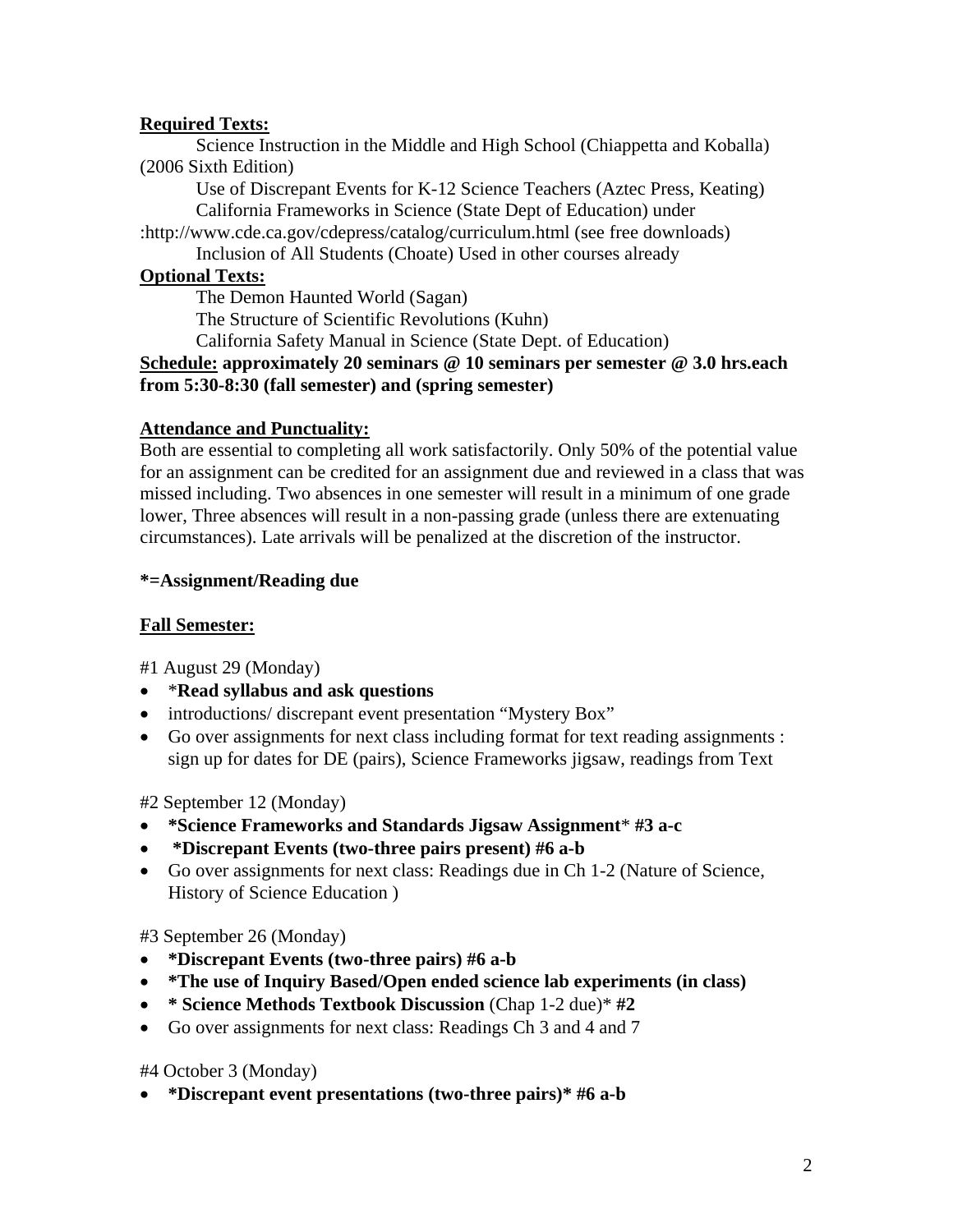- **\* Discussion of assignment requirements for science teaching observation sheet and science safety issues with master teacher**
- **\* Science Methods Textbook Discussion** (Ch 3 and 4 and 7)\* **#2**
- Go over assignments for next class: be prepared to reflect and analyze issues from student teaching (write down notes/comments to use)

#5 November 7 (Monday) Remote Distance Learning (meet in lab)

- Issues in student teacher (be prepared to be specific)
- **\*Discrepant event presentations (two-three pairs)\* #6 a-b**
- Go over assignments for next three classes (WAP Field Trip #13, Science safety manual and Flinn safety manual (read/notes/questions), observation of science teacher assignment #9a, discussion of safety issues with master teacher assignment #9b, and Ch 14 (Science Safety)

#6-7 December 4 (Saturday 9-3 at Wild Animal Park) Assignment #13

- Resources available at park and for school sites
- Implementation and analysis of grade level WAP curriculum guides
- Strategies for doing animal observation studies

#8 December 5 (Monday)

- \* **Science Safety Manual or Flinn Scientific (see web site) (state dept of ed optional), and**
- • **Discussion of safety issues with master teacher #9b,**
- **\*Reading Chapter 14 (Safety in the Lab) #2**
- Issues in student teacher: action plan findings (be prepared to be specific)

**#9** December 12 (Monday)

- **\* Observation of science teacher assignment discussion (see handout) #9a**
- **\*Discrepant event presentations (two-three pairs)\* (if needed) #6 a-b**
- Issues in student teacher: action plan findings (be prepared to be specific)
- Instructor evaluations

#10 To be completed during the semester

A) Open date (but required by end of semester) Assignment #12: attend a science related informal or formal event or presentation equivalent in time and effort to one class session (3 hrs). This could be a field trip, museum, lecture or some other equivalent experience that will assist you either directly or indirectly in becoming a science teacher and write a one page summary (and give 1-2 minute presentation to the class when completed). This report and oral presentation should include a summary of what you learned and how you will use it to help you in your own teaching.

B) Practicum/research (time outside class): During student teaching or observation/participation (at site). Use time outside of formal class meetings for the following field assignments as outlined in the syllabus (theory to practice): 1) Discrepant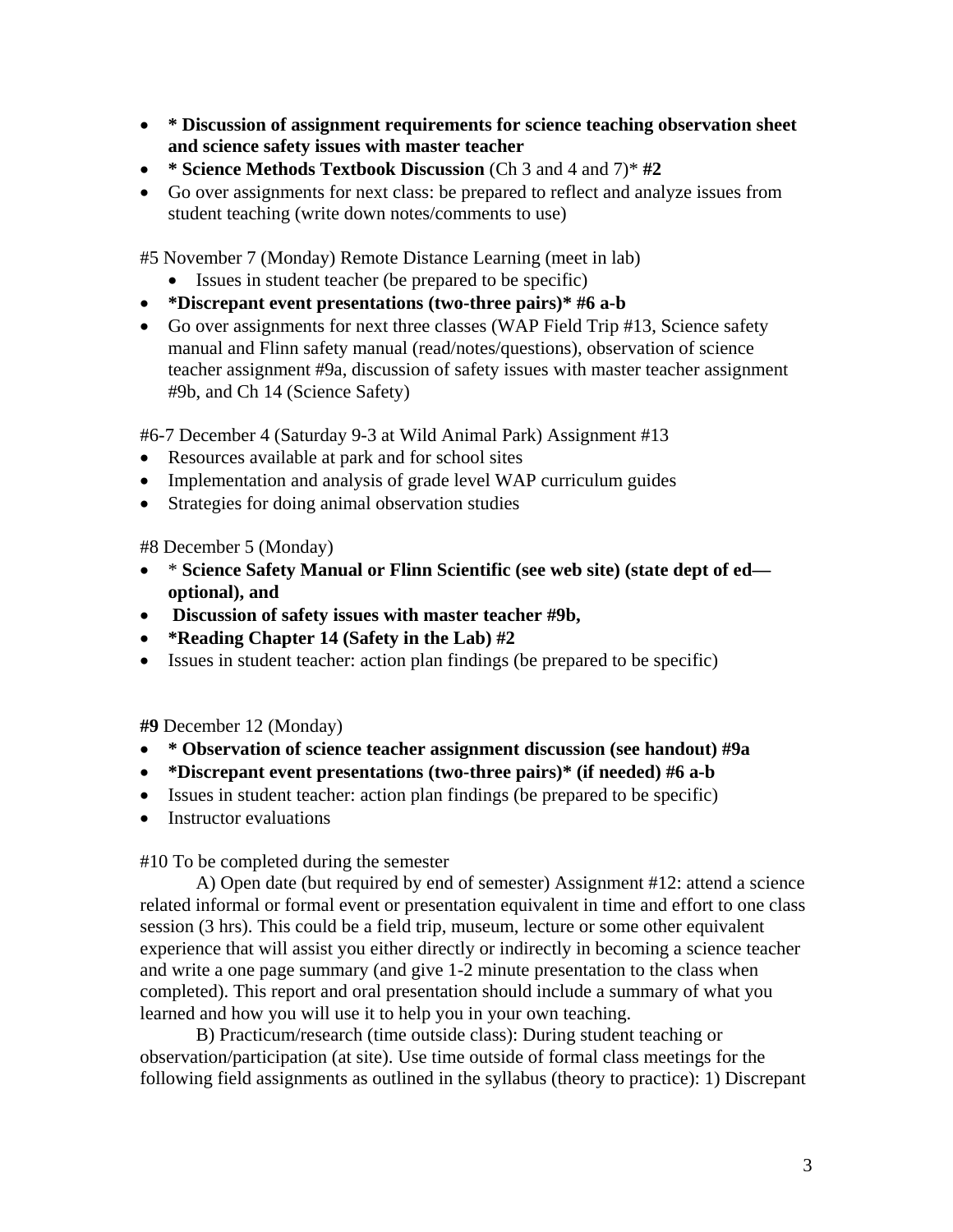trial analysis and write-up; 2) Science Safety observation and interview with master science teacher; 3) Science teacher observation

**Spring Semester: (Proposed Sessions times TBA)—During Intercession Read and prepare reading logs, comments, questions from these nine (9) Chapters from Koballa Ch 5,6, 7, 8; Ch 11 Using lecture as a strategy in science and Part Four (Assessment in Science); Ch 12 Science Technology and Society; Ch 14 and Part Five (Professional Development) and Ch 15 Technology** 

**Other assignments due this semester that could be completed during intercession:** 

- **\*Internet resources #4** for science evaluation (please review three sites and include 1) copies of URL and a representative page; 2) justifiable rating and rationale (1-5); 3) applicable to you as a teacher or your students;
- (how would you use it)?**\*Video resources #8 (one taped science program)** bring and discuss 1) strengths and weaknesses; 2) rating and rationale (1-5) 3) potential application to science classroom
- **Science related personal reading #11** send title, other information including short summary/application and personal rating/review (due anytime during the semester) Discussion in class in class # 6

# **#1 January 23 (Monday)**

- Debriefing of Student Teaching
- Review syllabus for second semester
- \*Discussion of ratings of video resources #8 and internet resources #4
- \*Ch 5 Managing Environment, Ch 7 Nature of Science Reading logs/ discussions due #2
- **Next time:**
- Go over assignments for next class: Ch 8 Diversity and 10 Inquiry and 11 (Lecture)
- Prepare lesson on current topic in science for brief lecture next time (aligned with Ch 11 Lecture Strategy) Assignment #14

# **#2 February 6 (Monday)**

- Ch 8 Diverse Students and Ch 10 Inquiry Based Learning
- Presentation of Current Topic in Science in a mini-lecture (Assignment #14) **Next time:** 
	- **Assignment #5 (revised from original syllabus) Research/review Lucas and Annenberg Best Practices in Teaching video sites and choose any three do a brief review per the description in the Assignments section for #5 for a class presentation.**

**#3 February 20 (Monday)** 

• **Discussion of three Best Practices in Science Teaching from Annenberg and Lucas Web site resources # 5:** bring and discuss 1) strengths and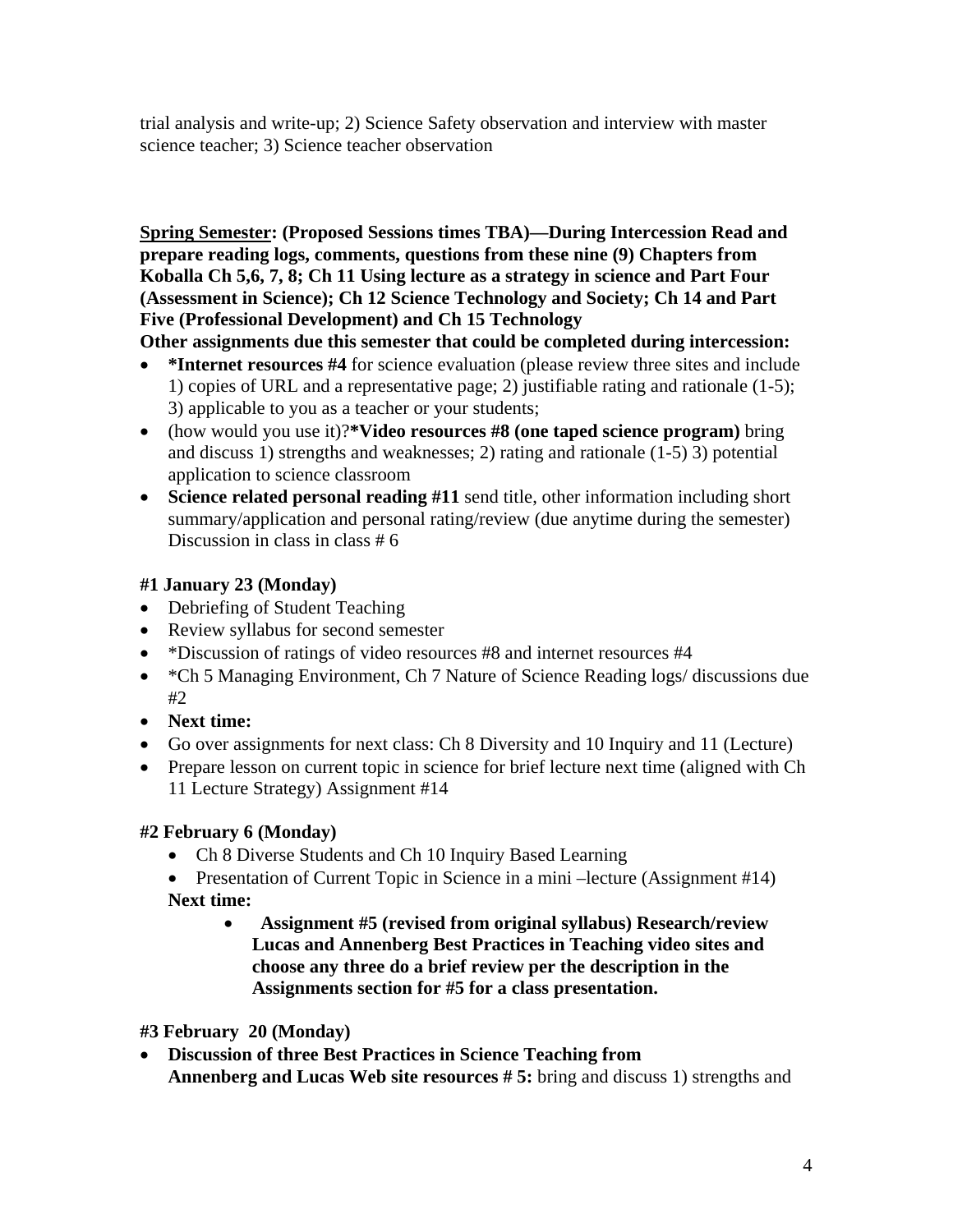weaknesses; 2) rating and rationale (1-5) 3) potential application to your science classroom

- **Discussion of Ch 8 Diversity (SDAIE) and Ch 10 (Inquiry Review) #2**
- **Go over assignments for next class:**
- Science lab with SDAIE adaptation (and trial). Prepare lab next time with appropriate SDAIE modifications (research and follow up findings due\_\_\_\_\_\_)
- Chapter 6 Assessment in Science

# **#4 February 27th (Monday)**

- Enrichment activities for Science (Invention Convention, Odyssey of the Mind, Science Olympiad, Science Fair etc.)
- Bring and present SDAIE modified science lab that will be used in conjunction with Assignment #7
- Discussion of Chapter 6 Assessment (Linkage to Assignment #10 see below)
- **Go over assignments for next class:**
- Read/Reading log Ch 12 Science Technology and Society (Integrating Science as a Discipline) and Ch 15 Use of Technology in Science
- Assignment #10. As part of the student teaching: you will design and use an authentic assessment and compare to a more traditional assessment (action research) for the lesson (using a control and experimental). Note: For next class bring authentic instrument (experimental) and traditional instrument (control) you plan on using in your action research study. Your final summary report will include: lesson plan, both assessment forms and findings from this action research project. Final Report due\_\_\_\_\_

# **#5 March 20 (Monday) Video Conference in Room (TBA)**

- Issues in Science Student teaching
- Presentation of instruments (traditional and authentic) that you will use in conjunction with action research for Assignment #10
- Discussion of Ch 12 Science Technology and Society and Ch 15 Use of Technology
- **Review assignments due for next class:**
- SDAIE lab modification (#7); and
- Use of Authentic Assessments in Science (#10)

# **#6 April 10 (Monday) Video Conference in Room (TBA)**

- Issues in Science Student Teaching
- Science Lab modification and action research findings (SDAIE considerations) #7
- Action research findings on the use of Authentic Assessments in Science  $(\#10)$
- **Discussion of High interest science related book reports #11** (overview of already emailed reviews)
- Go over assignments for next classes: Open date assignment  $(\text{\#12})$  (May  $8^{\text{th}}$ ) and Reuben Fleet Field Trip (May 6)

# **#7-8 May 6 Saturday 9-3 (Field Trip to Ruben Fleet Museum**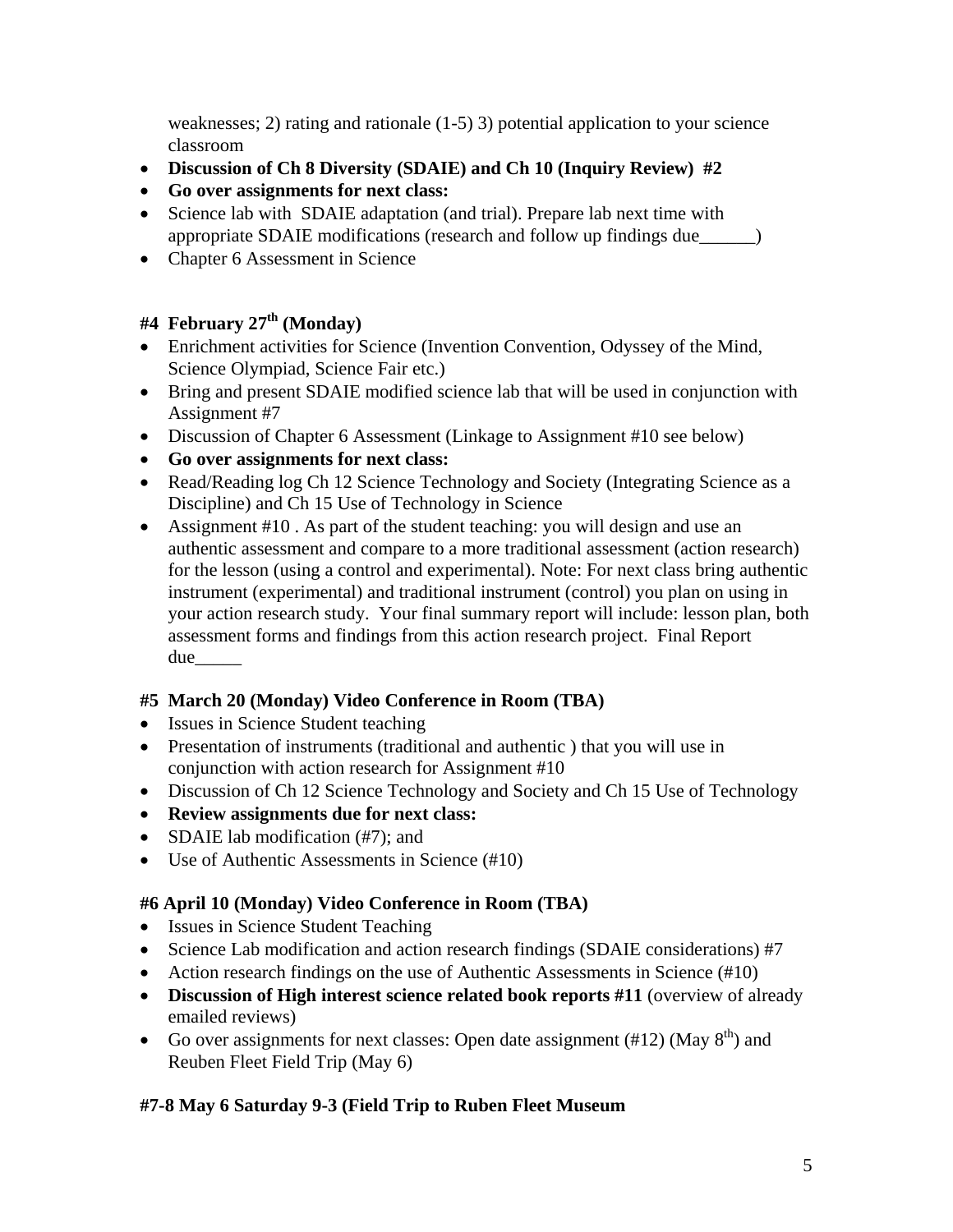- How to organize a field trip in a museum like environment
- Resources at Ruben Fleet

#### **#9 May 8(Monday)**

- Issues in Science Student Teaching
- Reports on open date assignment (#12)
- Go over assignments from last class: Field Trip to Reuben Fleet museum
- Discussion of High interest science related book reports #11 (overview of already emailed reviews)
- Instructor evaluations (TPE considerations)

**#10 Open date Assignment #12** (required): attend a science related informal or formal event or presentation equivalent in time and effort to one class session. This could be a field trip, museum, lecture or some other equivalent experience that will assist you either directly or indirectly in becoming a science teacher and write a one page summary (and give 1-2 minute presentation to the class when completed). This report and oral presentation should include a summary of what you learned and how you will use it to help you in your own teaching.

Note some of the assigned time for the class will be in the nature of a Practicum/research Assignment: During student teaching or observation/participation (at site). Use time outside of formal class meetings for the following field assignments as outlined in the syllabus (theory to practice): 1) Resource search and evaluation of internet and video resources; 2) Science lab modification design and findings from action research study; 3) Application of authentic vs. traditional assessment (design of instruments and findings from action research study).

**Assignments (by number)/Requirements:** (each will count as the points noted). The final grade for part a and b with be the % of total points earned that semester converted to a letter grade (90-100=A etc.) Assignments are due on time and will not be accepted late.

1) Attendance/participation (two pt. per class) (40 pts.)

2) Science Methods Text Readings/Discussion/Notes (12 readings @ 3pts. =36

pts)

3) Jigsaw of science frameworks and standards (10pts)

4) Evaluation sheets on 3 best practices in Science video's (5 pts)

5) Evaluation of science Internet sites (5 pts)

6) A-c Inquiry---Discrepant event presentation(s) (10 pts)

7) Science lab SDAIE modification and action research findings (10 pts)

8) Evaluation sheet for Science video or TV resources (5pts).

9) a-b Observation of science lesson and evaluation of science safety strategies  $(10 + 5 \text{ pts} = 15 \text{ pts.})$ 

 10) Example and implementation of authentic assessment that uses a rubric and comparison to traditional assessment (action research findings) (10 pts)

11) Book Report on high interest science book (5 pts.)

12) Open ended science related event or site both semesters (10  $\omega$  2 = 20 pts)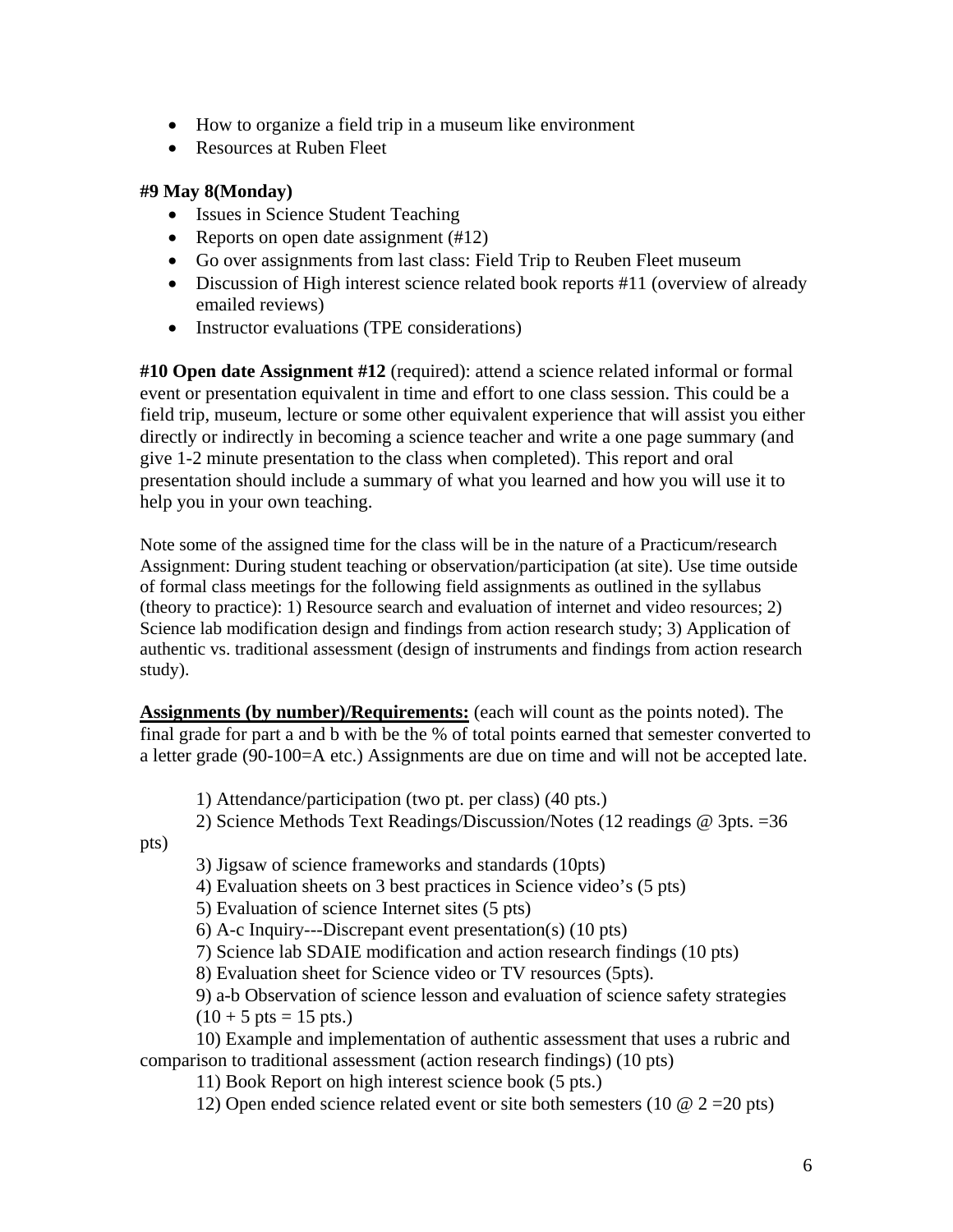13) Strategies for implementing field trips at the high school level (WAP visit and Reuben Fleet Museum  $2@ 15$  pts = 30 pts.

14) Researching and presenting a current topic in science = 10pts.

Optional/Extra credit: (maximum 10 pts)

1) Directorship (5 pts.)

2) SDSEA or CSTA or NSTA or other Conference in addition to open assignments (5 pts. one day)

## **Point's summary:**

**Fall Semester: Assignments #1 (20 pts); #2 (15 pts); #3 (10 pts); #6 (10 pts); #9 a-b (10+5); #12 (10 pts); #13 (15 pts) = 95 pts. Total** 

**Spring Semester: Assignments #1 (20 pts); # 2 (27 pts.); #4 (5 pts.); #5 (5 pts.); #7 (10 pts.); #8 (5 pts.); #10 (10 pts.); #11 (5 pts.); #12 (10 pts.); #13 (15 pts);** #**#14 (10 pts) = 122 pts. Total** 

#### **Assignment Overview (by number):**

**Assignment 1 Attendance** (each class counts 2 points) In the event of an absence any assignments due that night would receive only 50 % of the potential credit since you were not there to interact and discuss this assignment.

**Assignment 2 Science readings in texts** (36 points) Each chapter is assigned a value of three points that includes your notes (summary of major points, reflections, questions) and discussion of these with your colleagues. This is done using the honor system i.e. credit yourself.

## **Assignment 3 – California Science Framework and Standards** (10 pts)

Spirit of the assignment: to read a portion of the California Science Framework and the Standard for a particular science subject area grade 9-12. You will write your individual response to the readings. Then you will work with your grade level team to prepare and do a presentation to the class. It's important that you do the reading and the write-ups BEFORE you meet with your team.

- 3a Framework summary response 3 points
	- Read the first part of the California Science Framework, up to page 20. These include Board Policy, the Introduction and Chapters One, Two and Three (only high school and only your chosen subject area) and choose another chapter (so that each chapter in the framework is covered for your group).
	- Think about the reading holistically.
	- Write about a page, in your own words, that answers these questions: What do you think are the most important ideas addressed in the reading? Were there any ideas in the reading which were very new to you, and (or) which disagreed with something you thought?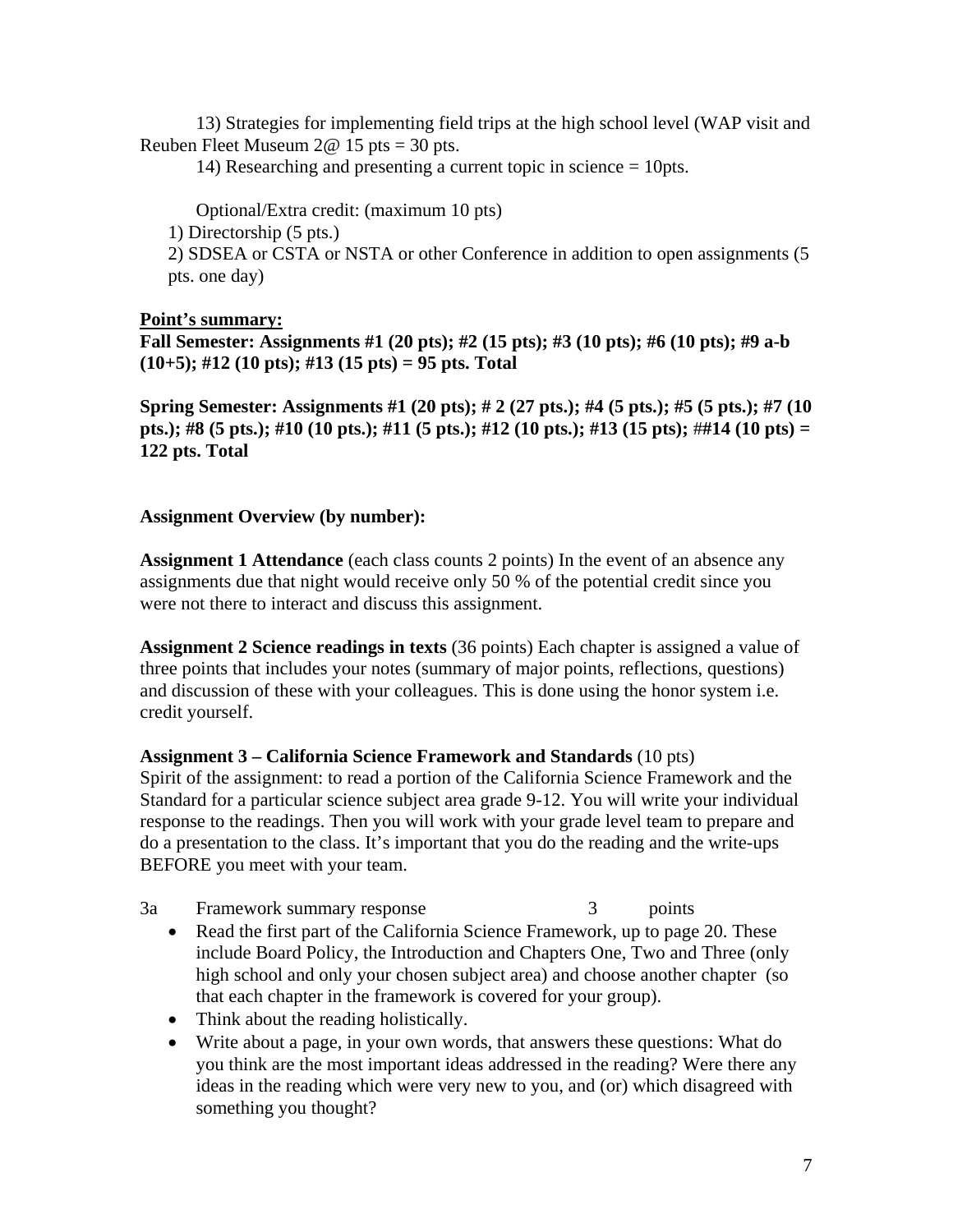- 3b Grade level Science standard response 2 points
	- Using the standard for your chosen subject, (assume a general course) pick a line item from physical science, life science, and earth science. For each one, come up with a brief description of an activity those students in that subject area can do that also addresses one of the Investigation and Experimentation standards for the subject.
	- You should end up with four sections, 1) includes a content standard line (physical, life, or earth science), 2) an Investigation and Experimentation line, 3) a one or two sentence description of an activity that combines the two; 4) how you might incorporate the ideas in your individual team chapter which you read in the lesson plan which your team will develop. The whole thing should be about a page.
- 3b. Team preparation and presentation 5 points
	- Get together with your team by subject area (chemistry, physics, biology or earth science). Look at the activities that everyone wrote up for Assignment 2b. Choose one.
	- As a team, write up a lesson plan for the activity (with objectives, activities, assessment, the works). This lesson plan should also try to integrate the ideas from the individual team chapters 4-11. Put it on chart paper or an overhead transparency so it can be easily presented to the class.
	- As a team, think about the entire set of standards for the subject area. If you only had time, as a teacher, to do half of it with your kids, which half would you do, and why? Make a list to present to the class, and be prepared to give your reasons for your choices.
	- In 8 minutes or less, present your creative lesson plan and standards choices. Be prepared to explain why your science lesson plan represents a standards based, student centered, inquiry based concept and why your chose the particular lines or sections from the standards to teach.

# **Assignment 4 (Internet Sites) (5pts) Assignment 5 (Best Practices in Science Videos) (5pts) and Assignment 8 (Science Television or video) (5 pts)** (**evaluation of science technology resources)**

Spirit of the Assignments: individually explore potential internet, software and video science resources; rate them and provide feedback to classmates regarding their potential use.

For assignment 4 explore in detail at least three internet sites; for assignment #5 explore the Annenberg and (or) the Lucas internet site for Best Practices in Science Teaching (Look at least three) and for assignment #8 one video/DVD resource and prepare the following for each:

- 1) name/ access information (so someone else can access)
- 2) rating 1-5 with justification for use by teacher, student (appropriateness for what subject or level)
- 3) how would you use it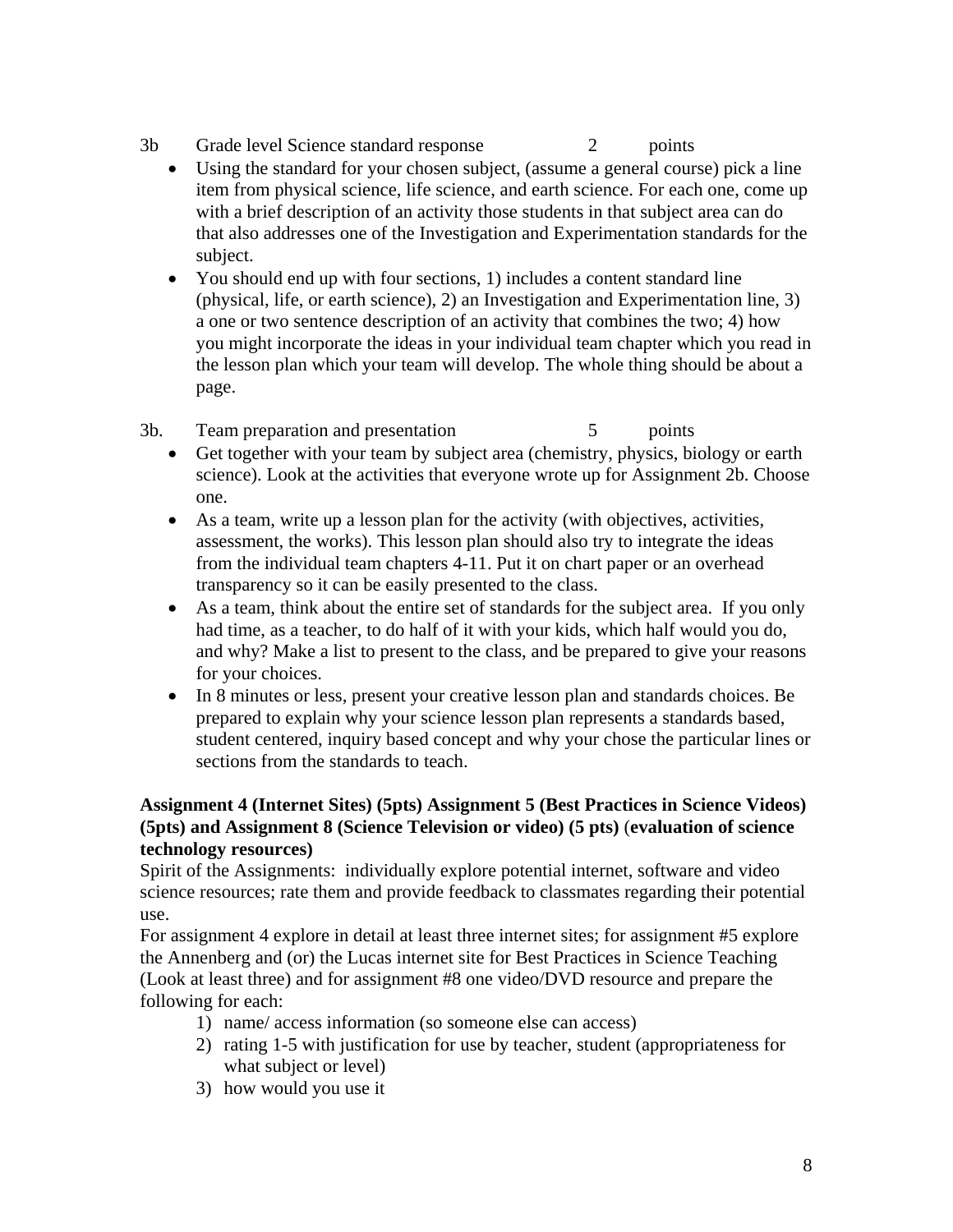4) electronic documentation so the technology director can collect and send complete copies to all

# **Assignment 6: Inquiry based Discrepant Event Presentation** (10 pts)

Spirit of the Assignment: to develop and teach a particular kind of a science inquiry lesson that teaches both science thought processes and science content. You will practice your discrepant event on at least one school-age child and reflect on the child's responses and what they indicate about how much he/she understood. Working by yourself or with a partner you will actually present your discrepant event to the class and give a copy of the lesson plan to each class member. After all the discrepant events have been presented, you will take a quiz to demonstrate that you personally learned the important science concepts that were presented.

- 6a. Discrepant Event Lesson Plan and Presentation 5 points
	- Working by yourself, or with a partner, find a discrepant event to do. You can get one from Discrepant Events, by Keating, or go to a bookstore or the children's section of the library and look for books on Science Tricks, or Science Magic.
	- Get together the materials needed for the discrepant event. (If you can't get certain things, look for another event to do.)
	- Practice doing the event. (If you can't get it to work, you may need to find another event to do.)
	- Make sure you understand the science behind the event. If you got it from an internet website, there may be background info on the site. Another good place to look: the children's section of the public library. Find children's books on the topic in addition to or even preferably to books for adults. The children's books will explain things simply and will use the appropriate vocabulary for you to use with your students. Remember, you don't have to have a college-level understanding of the topic, just have good, accurate information at your students' level.
	- Do your discrepant event with at least one school-age child and take careful notes on the child's responses. (This ties in with Assignment 6b.)
	- Fill in the discrepant event cover sheet, including the two questions.
	- On your assigned day, bring in your materials and equipment and do your discrepant event for/with the class. You are limited to 15 minutes presentation time.
	- After presenting your event, give each member of the class a copy of the lesson plan.
	- Turn in your lesson plan, the cover sheet and your individual journal.
- 6b. Discrepant event journal 5 points 5 points

• After you have done your discrepant event with a child or children, look at your notes and think about how it went. (You may realize that your event needs to be modified before you do it with the class.)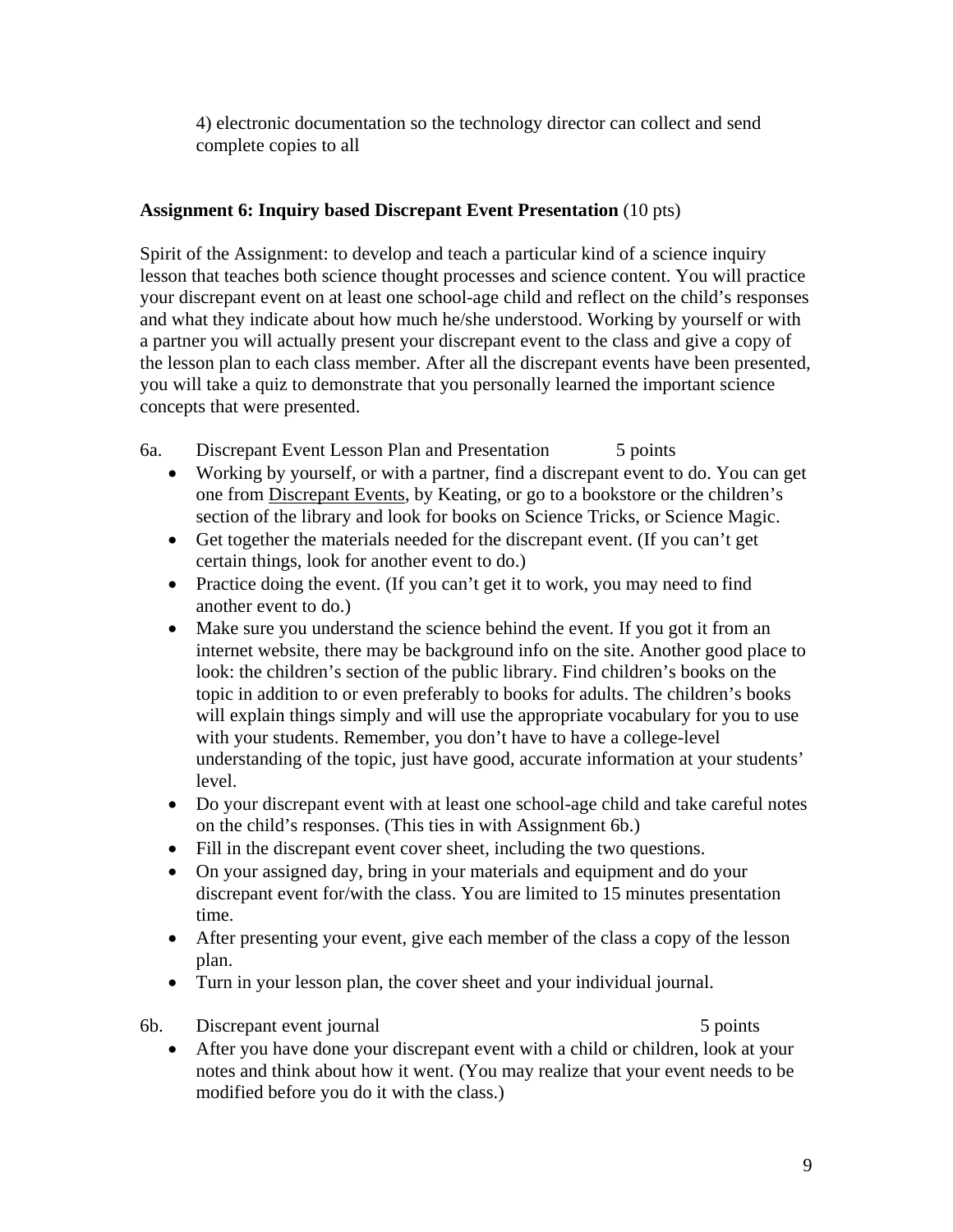• Write a description of what happened, with special attention to what the child said and did. Analyze the child's response: what portions of the event, and to what extent, did the child understand what was happening? Why or why not?

# **Assignment 7: Science lab SDAIE modification (and action research findings) (10 pts)**

Spirit of the Assignment: take an existing science lab or activity and rewrite it to be more appropriate for understanding particularly by second language learners. Evaluate using the action research model by comparing outcomes of experimental (SDAIE) with control (original lab or activity). See suggested ideas in Keating, Aztec press customized text for Schools of the  $21<sup>st</sup>$  Century and in Choate Ch 13.

For the assignment: Use the SDAIE lab or activity you have prepared and incorporate it into a class during student teaching and compare it to outcomes in the original lab or activity (3 pts) and 1) bring overhead copy of original science lab or activity and revised lab (2pts); 2) List of changes/ adaptations you made (2pts); 3) Incorporate a simple action research evaluation by comparing two classes one who used original lab (control) and another who used modified lab (experimental). Compare the success of the two using such tools as teacher observations, focus groups, and student assessment of understanding, Quickwrite and discussions. Discuss briefly your findings (3 pts).

#### **Assignment 9 a-b** Observation of science lesson  $(10 + 5 \text{ pts} = 15 \text{ pts})$

Spirit of the assignment: a) to intelligently observe a science lesson. During your observation/participation time you will find a teacher who is teaching science (this may or may not be your own master teacher). You will interview the teacher before and after the lesson. If possible, it's good to also talk with some of the students after the lesson. You will put those responses together with your own observations and conclusions to write your report. DON'T JUST GIVE BRIEF ANSWERS TO THE BULLETS – WRITE A REPORT THAT CAN BE READ. **General guidelines for completing 9b**: As part of the interview ask the master teacher to describe how they deal with safety issues in their course. This should include as a minimum: lesson plans they use to teach safety, lab safety contract, general rules used, and any general experiences in dealing with science safety.

## **General guidelines for completing 9 a**:

GENERAL INFORMATION: grade level, district, description of the activity.

BEFORE (Interview)

- How did the teacher come to do this lesson?
- How did he/she pick the topic?
- Where did the materials come from?
- In general, how does the teacher think the children will respond to the lesson?
- Name three children in the class who will like this lesson and do well on it.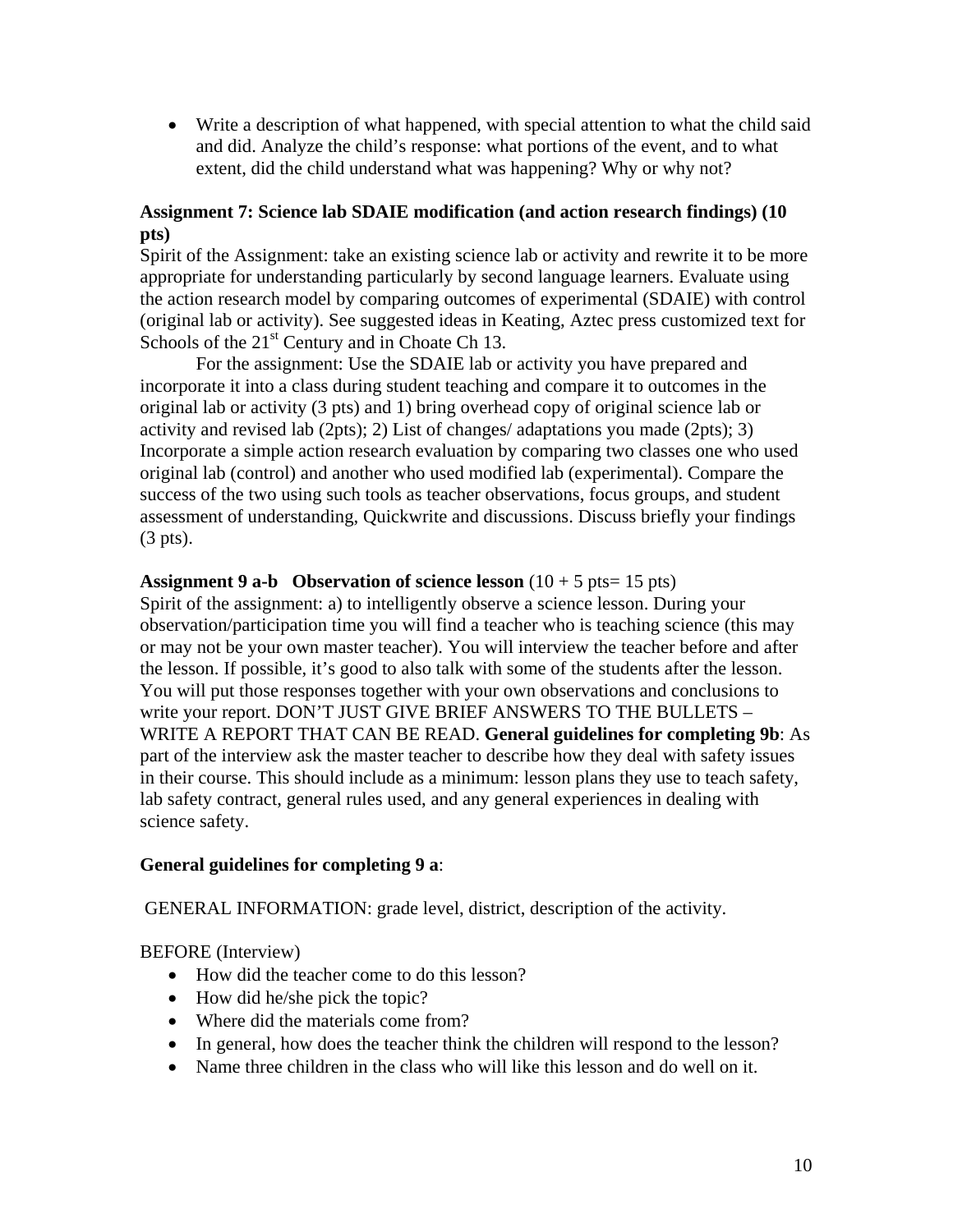• Name three children who might have difficulty, either cognitive or behavioral and describe the problems they are likely to have.

DURING (observation)

- Is there a written or unwritten plan for this lesson?
- What are the objectives (if this/these are unstated, you will have to figure them out)
- How does the teacher know that the objectives were met at the end of the lesson?
- How does the teacher know as the lesson is going on whether the kids are getting it? (checking for understanding)
- Does the teacher make any adaptations to address the needs of the children who might have difficulty?
- Can you clearly follow the procedures the teacher is using and do they relate directly to the objectives?

AFTER (interview teacher, and if possible, some kids)

- How did the lesson go?
- Did the teacher correctly predict the performance of specific children?
- Did the adaptations (if there were any) work?
- How about the class as a whole were the children engaged?
- Did they learn the skills or content? Did they get it?
- How does the teacher know whether they got it or not?
- Were there any logistical problems?

If you taught this lesson, how would you change it? (Include as many things as you can think of. Even if the lesson was wonderful, come up with at least one modification of your own.) Remember, there is no such thing as a perfect lesson.

#### **Assignment 10 Comparison of the use of authentic assessment vs. traditional assessments in Science (10 pts)**

Spirit of the assignment: prepare both an authentic and traditional assessment and their rubrics and implement them in an actual science lesson. Design an action research plan to evaluate the findings. Describe the strengths and challenges that you found in using this as an assessment.

For this assignment be prepared to discuss and include as part of the discussion: 1) a copy of the actual lesson plan; 2) a copy of the assessments and rubrics you used (with student outcome examples if possible); 3) the findings that present that include a brief overview of the strengths and challenges of using each of these assessment (for the teacher as well as for the student)

#### **Assignment 11 Book Report on high interest science book (5 pts.)**

Spirit of the assignment: read a new book in fiction or non-fiction that you would like to read for general interest, deep background or for inclusion in your own class. By reading yourself you increase the likelihood that you will include science reading as part of the curriculum for your own students. Share this electronically with your classmates.